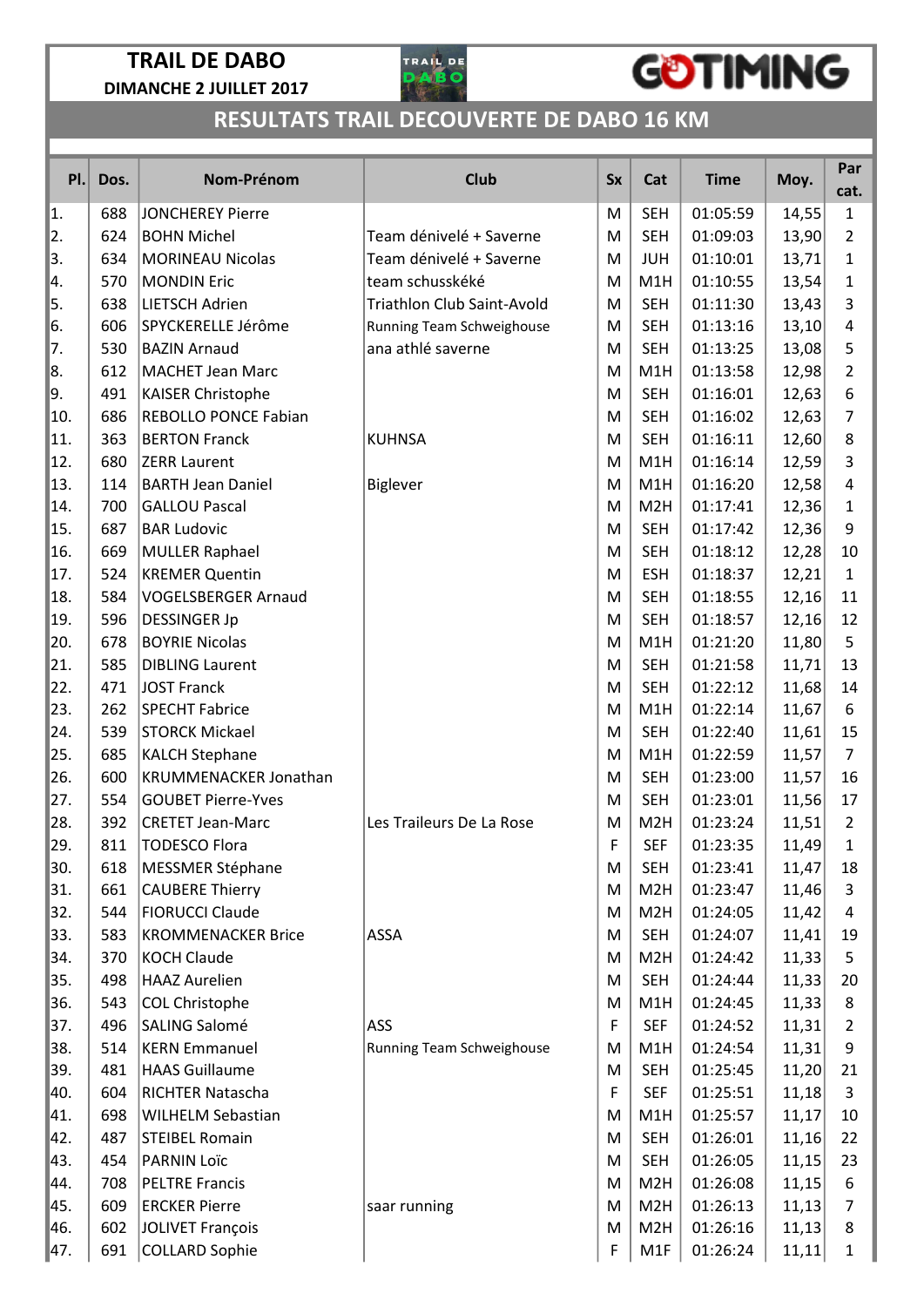

# GOTIMING

| Pl.        | Dos.       | Nom-Prénom                                       | <b>Club</b>                  | <b>Sx</b> | Cat              | <b>Time</b>          | Moy.           | Par<br>cat.          |
|------------|------------|--------------------------------------------------|------------------------------|-----------|------------------|----------------------|----------------|----------------------|
| 48.        | 587        | <b>TORDJMAN Gil</b>                              | <b>ASL ROBERTSAU</b>         | M         | M1H              | 01:26:25             | 11,11          | 11                   |
| 49.        | 532        | <b>SCHMIDT Patrick</b>                           | saar running                 | M         | M3H              | 01:26:31             | 11,10          | $\mathbf{1}$         |
| 50.        | 470        | <b>HEID Julien</b>                               |                              | M         | M1H              | 01:26:33             | 11,09          | 12                   |
| 51.        | 656        | DASILVA MANUEL                                   |                              | M         | M1H              | 01:26:57             | 11,04          | 13                   |
| 52.        | 512        | <b>RACHER Thibault</b>                           |                              | M         | <b>SEH</b>       | 01:27:09             | 11,02          | 24                   |
| 53.        | 468        | <b>KIEFFER David</b>                             |                              | M         | M1H              | 01:27:23             | 10,99          | 14                   |
| 54.        | 631        | <b>BRENNER Christophe</b>                        |                              | M         | M1H              | 01:27:43             | 10,94          | 15                   |
| 55.        | 489        | <b>SCHNEIDER Christophe</b>                      |                              | M         | <b>SEH</b>       | 01:28:06             | 10,90          | 25                   |
| 56.        | 506        | <b>GEORGER Eric</b>                              | d'schwenemer renner          | M         | M1H              | 01:28:07             | 10,89          | 16                   |
| 57.        | 673        | <b>JACOB Cindy</b>                               |                              | F         | <b>SEF</b>       | 01:28:10             | 10,89          | 4                    |
| 58.        | 577        | <b>DARQUES Gregory</b>                           |                              | M         | M1H              | 01:28:13             | 10,88          | 17                   |
| 59.        | 445        | <b>BALL Elise</b>                                | <b>MATRAT TRAINING</b>       | F         | <b>SEF</b>       | 01:28:25             | 10,86          | 5                    |
| 60.        | 545        | <b>SEILER Michel</b>                             |                              | M         | M1H              | 01:28:52             | 10,80          | 18                   |
| 61.        | 676        | <b>WELSCH Kevin</b>                              |                              | M         | <b>SEH</b>       | 01:28:52             | 10,80          | 26                   |
| 62.        | 541        | <b>BAILLET Yannick</b>                           | <b>LES VOSGIRUNNERS</b>      | M         | <b>SEH</b>       | 01:28:52             | 10,80          | 27                   |
| 63.        | 578        | <b>MERTZ Pierre</b>                              |                              | M         | M2H              | 01:29:31             | 10,72          | 9                    |
| 64.        | 672        | <b>JACQUOT Franck</b>                            |                              | M         | M1H              | 01:29:48             | 10,69          | 19                   |
| 65.        | 671        | <b>BURCKEL Stephane</b>                          |                              | M         | M1H              | 01:29:51             | 10,68          | 20                   |
| 66.        | 547        | <b>SCHMITT Marc</b>                              |                              | M         | <b>SEH</b>       | 01:30:01             | 10,66          | 28                   |
| 67.        | 674        | <b>BOHN Fabien</b>                               |                              | M         | M1H              | 01:30:18             | 10,63          | 21                   |
| 68.        | 402        | <b>HEDTMANN Jacky</b>                            |                              | M         | M1H              | 01:30:18             | 10,63          | 22                   |
| 69.        | 566        | <b>MEHLINGER Raphael</b>                         |                              | M         | <b>SEH</b>       | 01:30:21             | 10,63          | 29                   |
| 70.        | 538        | MANATSCHAL Jan                                   |                              | M         | <b>JUH</b>       | 01:30:29             | 10,61          | $\overline{2}$       |
| 71.        | 507        | <b>GEORGER Fabien</b>                            | d'schwenemer renner          | M         | M1H              | 01:30:31             | 10,61          | 23                   |
| 72.        | 569        | <b>SCHMITT Guillaume</b>                         |                              | M         | <b>SEH</b>       | 01:30:32             | 10,60          | 30                   |
| 73.        | 664        | PAQUOT Freddy                                    |                              | M         | M <sub>2</sub> H | 01:30:43             | 10,58          | 10                   |
| 74.        | 422        | <b>WALZER Julien</b>                             |                              | M         | <b>SEH</b>       | 01:30:52             | 10,56          | 31                   |
| 75.        | 408        | <b>FAVREL Rémi</b>                               |                              | M         | <b>SEH</b>       | 01:30:59             | 10,55          | 32                   |
| 76.        | 423        | <b>FAUTH Cedric</b>                              |                              | M         | JUH              | 01:31:18             | 10,51          | 3                    |
| 77.        | 434        | <b>TRICOT Guillaume</b>                          |                              | M         | <b>SEH</b>       | 01:31:23             | 10,51          | 33                   |
| 78.        | 586        | <b>WATTRON Christophe</b>                        | Schwenemer renner            | M         | M1H              | 01:31:33             | 10,49          | 24                   |
| 79.        | 561        | <b>KLEIN Antoine</b>                             |                              | M         | <b>SEH</b>       | 01:31:43             | 10,47          | 34                   |
| 80.<br>81. | 419        | <b>LEHNHOFF Pascal</b><br><b>LACAILLE Gerard</b> |                              | M         | M1H              | 01:31:51             | 10,45          | 25                   |
| 82.        | 696<br>553 | <b>FIX Alain</b>                                 | Nstt sarrebourg / schott vtf | M<br>M    | M3H<br>M1H       | 01:31:55<br>01:31:59 | 10,44<br>10,44 | $\overline{2}$<br>26 |
| 83.        | 504        | <b>WATTRON Bruno</b>                             |                              | M         | M1H              | 01:32:09             | 10,42          | 27                   |
| 84.        | 549        | <b>NOUDEM Yves</b>                               | <b>MATRAT TRAINING</b>       | M         | M1H              | 01:32:15             | 10,41          | 28                   |
| 85.        | 576        | <b>AMOR Geoffrey</b>                             |                              | M         | <b>SEH</b>       | 01:32:46             | 10,35          | 35                   |
| 86.        | 701        | <b>BRICHLER Michel</b>                           |                              | M         | <b>SEH</b>       | 01:32:49             | 10,34          | 36                   |
| 87.        | 620        | <b>SCHWARTZ Fabrice</b>                          |                              | M         | <b>SEH</b>       | 01:32:51             | 10,34          | 37                   |
| 88.        | 591        | <b>ROBERT Richard</b>                            | Les Traileurs De La Rose     | M         | M1H              | 01:32:57             | 10,33          | 29                   |
| 89.        | 643        | <b>ARMBRUSTER Fabrice</b>                        | no club                      | M         | <b>SEH</b>       | 01:33:17             | 10,29          | 38                   |
| 90.        | 558        | <b>LARUELLE David</b>                            | JAC ST NICOLAS               | M         | <b>SEH</b>       | 01:33:31             | 10,27          | 39                   |
| 91.        | 450        | <b>VAUTHIER Kévin</b>                            |                              | M         | <b>SEH</b>       | 01:33:34             | 10,26          | 40                   |
| 92.        | 535        | <b>BACH Aurelie</b>                              | Officine du gueux            | F         | <b>SEF</b>       | 01:33:36             | 10,26          | 6                    |
| 93.        | 603        | <b>SCHERTENLEIB Pierre</b>                       |                              | M         | <b>SEH</b>       | 01:33:47             | 10,24          | 41                   |
| 94.        | 465        | <b>HAMM Dominique</b>                            |                              | M         | M <sub>2</sub> H | 01:33:54             | 10,22          | 11                   |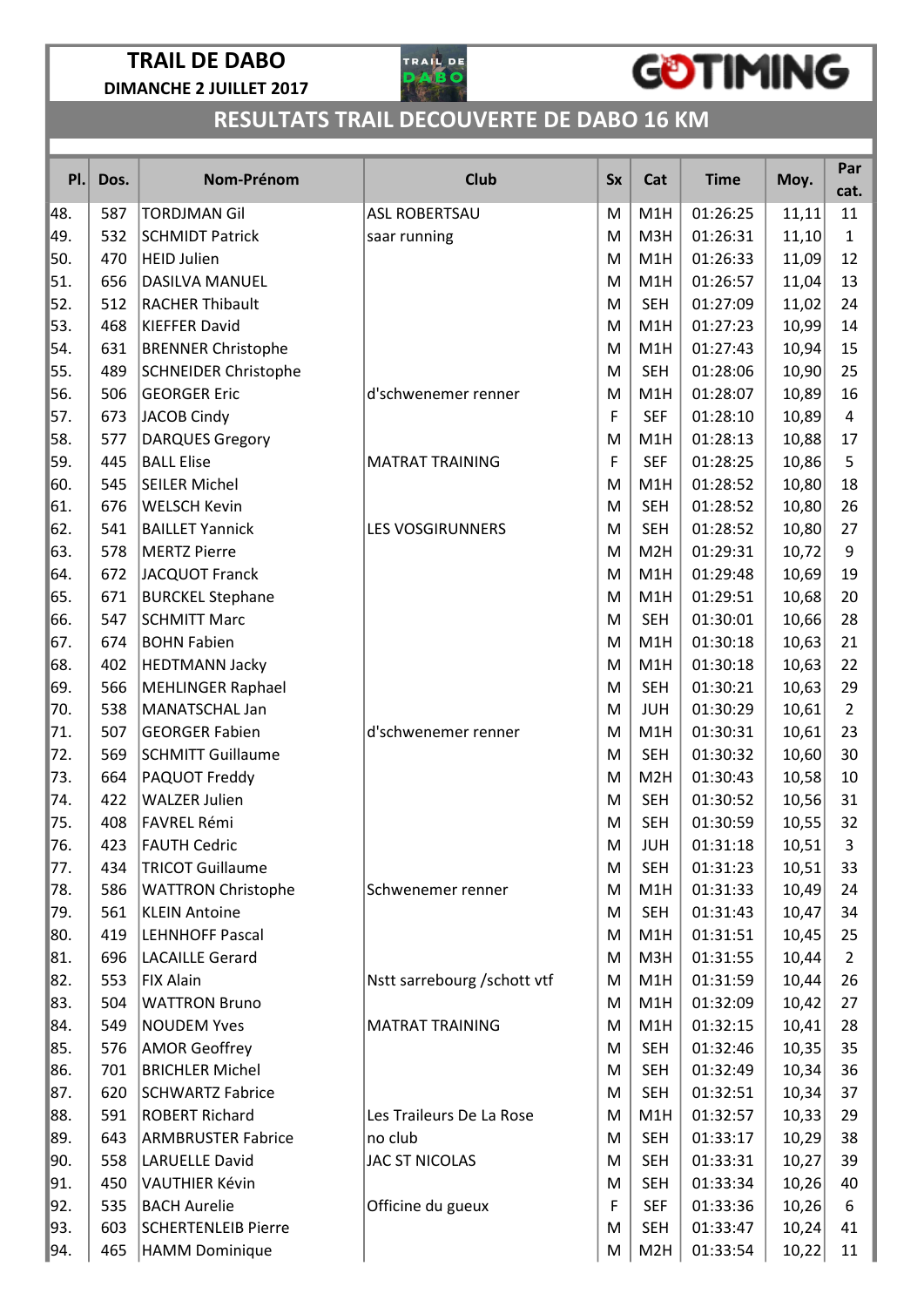

# GOTIMING

| PI.  | Dos. | Nom-Prénom                  | <b>Club</b>               | <b>Sx</b> | Cat              | <b>Time</b> | Moy.  | Par<br>cat.    |
|------|------|-----------------------------|---------------------------|-----------|------------------|-------------|-------|----------------|
| 95.  | 482  | <b>LEIBEL Yves</b>          |                           | M         | M1H              | 01:33:57    | 10,22 | 30             |
| 96.  | 568  | <b>MEHLINGER Bernard</b>    | <b>ASC FERCO</b>          | M         | M1H              | 01:33:59    | 10,21 | 31             |
| 97.  | 466  | <b>ROMANG Philippe</b>      |                           | M         | <b>SEH</b>       | 01:34:05    | 10,20 | 42             |
| 98.  | 359  | <b>GISS Francis</b>         |                           | M         | M1H              | 01:34:21    | 10,17 | 32             |
| 99.  | 682  | <b>GONDOLFF Remy</b>        |                           | M         | M <sub>2</sub> H | 01:34:36    | 10,15 | 12             |
| 100. | 725  | <b>WEISHAAR Julien</b>      |                           | M         | <b>SEH</b>       | 01:34:43    | 10,14 | 43             |
| 101. | 579  | <b>MARTINS David</b>        |                           | M         | M1H              | 01:34:57    | 10,11 | 33             |
| 102. | 443  | <b>LALLEMAND Timothe</b>    |                           | M         | <b>SEH</b>       | 01:34:59    | 10,11 | 44             |
| 103. | 582  | <b>BECKER Benoit</b>        |                           | M         | M1H              | 01:35:22    | 10,07 | 34             |
| 104. | 690  | <b>BABEL Olivier</b>        |                           | M         | M1H              | 01:35:25    | 10,06 | 35             |
| 105. | 503  | <b>WATTRON Cecile</b>       | d'schwenemer renner       | F         | M1F              | 01:35:37    | 10,04 | $\overline{2}$ |
| 106. | 692  | <b>COLLARD Sebastien</b>    |                           | M         | M1H              | 01:36:13    | 9,98  | 36             |
| 107. | 537  | <b>CAYE Florence</b>        |                           | F         | M <sub>2F</sub>  | 01:36:17    | 9,97  | $\mathbf{1}$   |
| 108. | 173  | <b>AUER Jean-Baptiste</b>   | <b>ASL ROBERTSAU</b>      | M         | M1H              | 01:36:20    | 9,97  | 37             |
| 109. | 679  | <b>KLEIN Christophe</b>     |                           | M         | M1H              | 01:36:22    | 9,96  | 38             |
| 110. | 567  | <b>GOFFINET Romain</b>      |                           | M         | <b>SEH</b>       | 01:36:24    | 9,96  | 45             |
| 111. | 695  | <b>RIESE Alexandre</b>      |                           | M         | M1H              | 01:36:47    | 9,92  | 39             |
| 112. | 683  | <b>THOMAS Stephane</b>      |                           | M         | M1H              | 01:36:59    | 9,90  | 40             |
| 113. | 670  | <b>ANTONIAK Gregory</b>     |                           | M         | <b>SEH</b>       | 01:37:29    | 9,85  | 46             |
| 114. | 607  | <b>MARING Mathieu</b>       | DE Dietrich THERMIQUE     | M         | M2H              | 01:37:30    | 9,85  | 13             |
| 115. | 548  | <b>SEYFRIED Laetitia</b>    | <b>WEITBRUCH</b>          | F         | M1F              | 01:37:45    | 9,82  | 3              |
| 116. | 472  | <b>KRIEGER Franck</b>       |                           | M         | <b>SEH</b>       | 01:38:38    | 9,73  | 47             |
| 117  | 449  | <b>GACHET Véronique</b>     |                           | F         | M1F              | 01:38:50    | 9,71  | 4              |
| 118. | 467  | <b>BOULLIUNG Marc</b>       |                           | M         | <b>SEH</b>       | 01:39:09    | 9,68  | 48             |
| 119. | 559  | <b>FAIVRE Florian</b>       |                           | M         | <b>SEH</b>       | 01:39:27    | 9,65  | 49             |
| 120. | 588  | <b>BASSET Caroline</b>      |                           | F         | M1F              | 01:39:46    | 9,62  | 5              |
| 121. | 499  | <b>BRABANT Gilles</b>       |                           | M         | M1H              | 01:39:48    | 9,62  | 41             |
| 122. | 563  | <b>KLEIN Thomas</b>         | Pompier Marmoutier        | M         | <b>JUH</b>       | 01:40:16    | 9,57  | 4              |
| 123. | 665  | PHAAN Sebastien             |                           | M         | SEH              | 01:40:17    | 9,57  | 50             |
| 124. | 528  | <b>VALTON Amarande</b>      | Running Team Schweighouse | F         | M1F              | 01:40:36    | 9,54  | 6              |
| 125. | 381  | <b>MARTY Laurent</b>        |                           | M         | <b>SEH</b>       | 01:40:42    | 9,53  | 51             |
| 126. | 703  | <b>DORN Rene</b>            |                           | M         | M <sub>2</sub> H | 01:40:47    | 9,53  | 14             |
| 127. | 513  | <b>SCHLEGEL Philippe</b>    |                           | M         | M1H              | 01:40:53    | 9,52  | 42             |
| 128. | 480  | <b>NOEL Christophe</b>      |                           | M         | M1H              | 01:41:09    | 9,49  | 43             |
| 129. | 627  | <b>FOURNET Hadrien</b>      |                           | M         | <b>SEH</b>       | 01:41:10    | 9,49  | 52             |
| 130. | 353  | <b>STAAB Michael</b>        |                           | M         | <b>SEH</b>       | 01:41:10    | 9,49  | 53             |
| 131. | 352  | <b>UNTERNEHR Christophe</b> |                           | M         | M1H              | 01:41:11    | 9,49  | 44             |
| 132. | 440  | <b>POTEE Julien</b>         |                           | M         | <b>SEH</b>       | 01:41:19    | 9,48  | 54             |
| 133. | 702  | <b>MUNIER Florent</b>       |                           | M         | M1H              | 01:41:22    | 9,47  | 45             |
| 134. | 697  | <b>WIETRICH Fabien</b>      | <b>SNCF</b>               | M         | M1H              | 01:41:36    | 9,45  | 46             |
| 135. | 540  | <b>BAILLET Nadege</b>       | <b>LES VOSGIRUNNERS</b>   | F         | <b>SEF</b>       | 01:41:46    | 9,43  | $\overline{7}$ |
| 136. | 356  | <b>WENDLING Cathy</b>       |                           | F         | M <sub>2F</sub>  | 01:41:52    | 9,42  | $\overline{2}$ |
| 137. | 420  | <b>PRIME Alexandre</b>      |                           | M         | <b>SEH</b>       | 01:42:03    | 9,41  | 55             |
| 138. | 362  | <b>GODARD Pascal</b>        | <b>ACSA SAINT AVOLD</b>   | M         | M1H              | 01:42:10    | 9,40  | 47             |
| 139. | 364  | <b>MEDDA Massimo</b>        | <b>ACSA SAINT AVOLD</b>   | M         | M1H              | 01:42:10    | 9,40  | 48             |
| 140. | 519  | <b>ALTERMATT Guillaume</b>  |                           | M         | <b>SEH</b>       | 01:42:20    | 9,38  | 56             |
| 141. | 453  | <b>RESLINGER Isabelle</b>   |                           | F         | <b>SEF</b>       | 01:42:22    | 9,38  | 8              |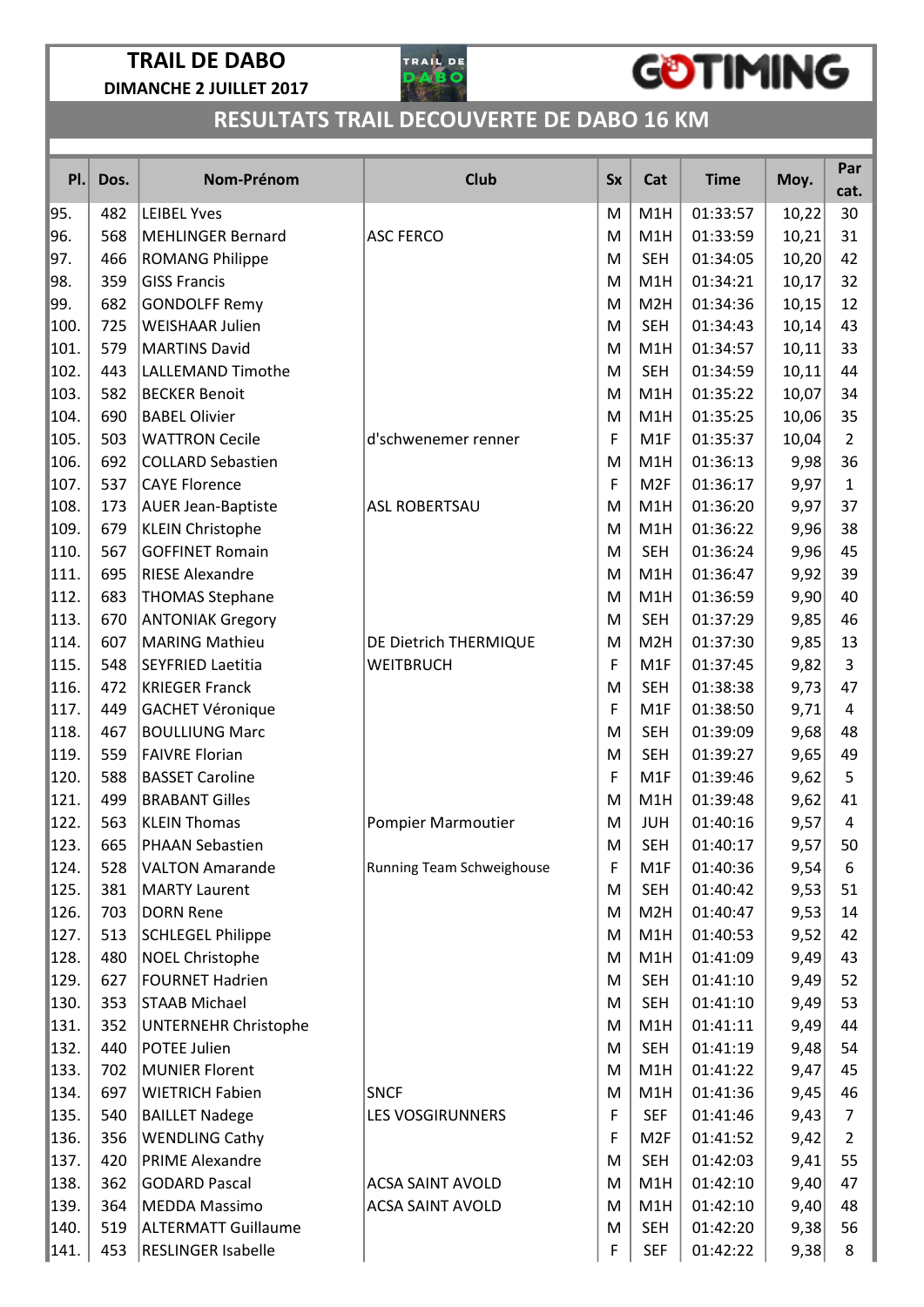

# GOTIMING

| PI.  | Dos. | Nom-Prénom                       | <b>Club</b>                         | <b>Sx</b> | Cat              | <b>Time</b> | Moy. | Par<br>cat.    |
|------|------|----------------------------------|-------------------------------------|-----------|------------------|-------------|------|----------------|
| 142. | 384  | <b>LIENHARD Paul</b>             |                                     | M         | M1H              | 01:42:37    | 9,36 | 49             |
| 143. | 117  | <b>KARPISCH René</b>             |                                     | M         | M <sub>2</sub> H | 01:42:41    | 9,35 | 15             |
| 144. | 632  | JAMET Jean-Luc                   |                                     | M         | M3H              | 01:42:42    | 9,35 | 3              |
| 145. | 478  | <b>BEIL Thierry</b>              | <b>FC Riedseltz</b>                 | M         | M1H              | 01:42:47    | 9,34 | 50             |
| 146. | 358  | <b>BOVI Eric</b>                 |                                     | M         | <b>SEH</b>       | 01:42:49    | 9,34 | 57             |
| 147. | 516  | GASPERMENT Stéphane              | Running Team Schweighouse           | M         | M1H              | 01:42:52    | 9,33 | 51             |
| 148. | 439  | <b>STUREL Mathilde</b>           |                                     | F         | <b>SEF</b>       | 01:43:11    | 9,30 | 9              |
| 149. | 534  | <b>MROZIK Ludovic</b>            |                                     | M         | <b>SEH</b>       | 01:43:32    | 9,27 | 58             |
| 150. | 650  | <b>WAGNER Claude</b>             |                                     | M         | M1H              | 01:43:45    | 9,25 | 52             |
| 151. | 411  | <b>EDIN Nicolas</b>              |                                     | M         | M1H              | 01:43:56    | 9,24 | 53             |
| 152  | 595  | <b>MEYER Vincent</b>             |                                     | M         | M1H              | 01:44:05    | 9,22 | 54             |
| 153. | 589  | <b>HORNBERGER Cédric</b>         | <b>ACSA SAINT AVOLD</b>             | M         | M1H              | 01:44:11    | 9,21 | 55             |
| 154. | 637  | <b>MAZELIN Lisa</b>              |                                     | F         | <b>SEF</b>       | 01:44:14    | 9,21 | 10             |
| 155. | 533  | <b>SCHOTT Laurent</b>            |                                     | M         | <b>SEH</b>       | 01:44:16    | 9,21 | 59             |
| 156. | 355  | <b>SCHWEGER Wilfried</b>         | Amcor                               | M         | <b>SEH</b>       | 01:44:19    | 9,20 | 60             |
| 157. | 599  | <b>JOLIVET Ilka</b>              | <b>ACSA SAINT AVOLD</b>             | F         | M <sub>2F</sub>  | 01:44:27    | 9,19 | 3              |
| 158. | 619  | DE MONMAHOU Cécile               |                                     | F         | M1F              | 01:44:30    | 9,19 | $\overline{7}$ |
| 159. | 461  | <b>LACROUTS Baptiste</b>         |                                     | M         | <b>SEH</b>       | 01:44:36    | 9,18 | 61             |
| 160. | 462  | <b>HISTLER Benjamin</b>          |                                     | M         | <b>SEH</b>       | 01:44:46    | 9,16 | 62             |
| 161  | 641  | LALLEMENT-COMMERET Cristina      | Ligue Lorraine de Triathlon         | F         | M1F              | 01:44:49    | 9,16 | 8              |
| 162. | 444  | <b>CRAUCK Alexis</b>             | <b>MATRAT TRAINING</b>              | M         | <b>SEH</b>       | 01:44:58    | 9,15 | 63             |
| 163. | 361  | <b>MONGE Stephane</b>            |                                     | M         | M1H              | 01:45:12    | 9,13 | 56             |
| 164. | 432  | <b>SCHOENENBERGER Aurelien</b>   |                                     | M         | <b>SEH</b>       | 01:45:16    | 9,12 | 64             |
| 165. | 438  | <b>GRABER Alexandra</b>          | <b>MATRAT TRAINING</b>              | F         | <b>SEF</b>       | 01:45:19    | 9,12 | 11             |
| 166. | 707  | <b>ADOLF Lauriane</b>            |                                     | F         | <b>ESF</b>       | 01:45:21    | 9,11 | $\mathbf{1}$   |
| 167. | 367  | <b>TESSIER Frédérique</b>        | <b>LES VOSGIRUNNERS</b>             | F         | M <sub>1</sub> F | 01:45:25    | 9,11 | 9              |
| 168. | 615  | <b>BLINDAUER Emmanuel</b>        | <b>Bischheim Strasbourg Skating</b> | M         | M1H              | 01:45:28    | 9,10 | 57             |
| 169. | 592  | <b>STREITH Didier</b>            |                                     | M         | M <sub>2</sub> H | 01:45:28    | 9,10 | 16             |
| 170. | 413  | <b>GIRAUD Yannick</b>            |                                     | M         | M1H              | 01:45:30    | 9,10 | 58             |
| 171. | 433  | <b>LAUER Marie</b>               |                                     | F         | <b>SEF</b>       | 01:45:55    | 9,06 | 12             |
| 172. | 594  | <b>BRICE Emlyn</b>               |                                     | F         | <b>SEF</b>       | 01:46:10    | 9,04 | 13             |
| 173. | 572  | <b>WEHRLEN Thierry</b>           | Pala'team                           | M         | M <sub>2</sub> H | 01:46:13    | 9,04 | 17             |
| 174. | 523  | <b>GENART-FROELIGER Aurelien</b> |                                     | M         | <b>SEH</b>       | 01:46:16    | 9,03 | 65             |
| 175. | 693  | <b>MULLER Eric</b>               |                                     | M         | <b>SEH</b>       | 01:46:24    | 9,02 | 66             |
| 176. | 406  | <b>LENGERT Regis</b>             |                                     | M         | <b>SEH</b>       | 01:46:25    | 9,02 | 67             |
| 177  | 385  | <b>GIOVANNELLI Christophe</b>    | <b>IBAL</b>                         | M         | M1H              | 01:46:31    | 9,01 | 59             |
| 178. | 387  | JOUANNA Jean-Daniel              |                                     | M         | M <sub>2</sub> H | 01:46:31    | 9,01 | 18             |
| 179. | 581  | <b>WEISSELDINGER Philippe</b>    |                                     | M         | M1H              | 01:46:32    | 9,01 | 60             |
| 180. | 633  | <b>MEGHERBI Yassin</b>           | <b>Entente Sportive Ste Barbe</b>   | M         | <b>SEH</b>       | 01:46:33    | 9,01 | 68             |
| 181. | 621  | <b>FILLIUNG Myriam</b>           |                                     | F         | <b>SEF</b>       | 01:46:35    | 9,01 | 14             |
| 182. | 681  | <b>SANGLIER Emmanuel</b>         |                                     | M         | M1H              | 01:46:37    | 9,00 | 61             |
| 183. | 393  | <b>FRITSCH Christelle</b>        |                                     | F         | M <sub>1</sub> F | 01:46:37    | 9,00 | 10             |
| 184. | 677  | <b>STEITZ Olivier</b>            |                                     | M         | M1H              | 01:46:40    | 9,00 | 62             |
| 185. | 395  | SALTUTTI David                   |                                     | M         | M <sub>2</sub> H | 01:46:47    | 8,99 | 19             |
| 186. | 667  | <b>LOEFFLER Thomas</b>           |                                     | M         | <b>ESH</b>       | 01:47:07    | 8,96 | $\overline{2}$ |
| 187. | 431  | <b>ROETS Cedric</b>              |                                     | М         | M1H              | 01:47:15    | 8,95 | 63             |
| 188. | 666  | <b>HAEGEL Cyrille</b>            |                                     | M         | M1H              | 01:47:17    | 8,95 | 64             |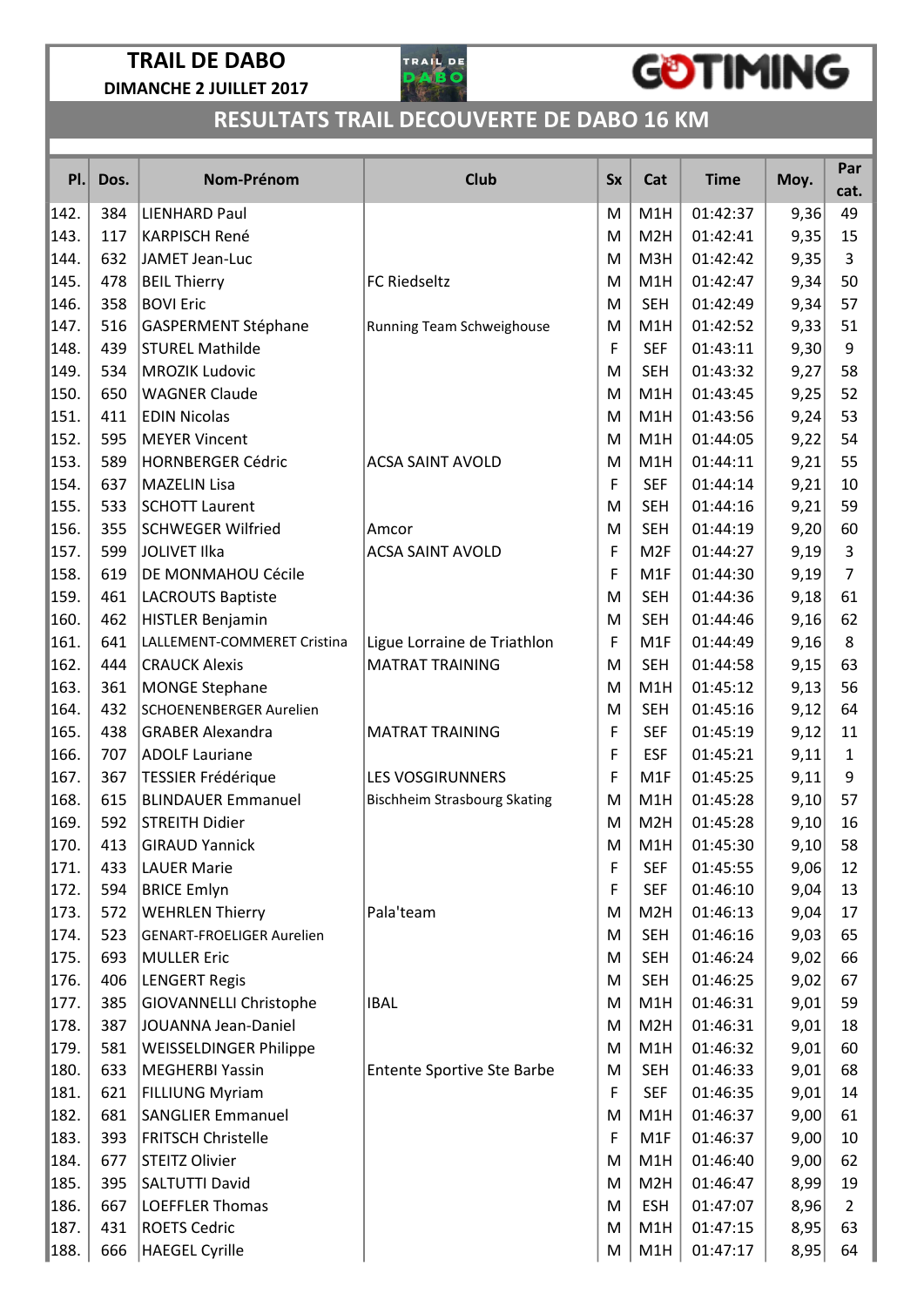

## GOTIMING

| PI.  | Dos. | Nom-Prénom                   | <b>Club</b>                 | <b>Sx</b> | Cat              | <b>Time</b> | Moy. | Par<br>cat.    |
|------|------|------------------------------|-----------------------------|-----------|------------------|-------------|------|----------------|
| 189. | 446  | <b>DOEPPEN Laura</b>         |                             | F         | <b>SEF</b>       | 01:47:20    | 8,94 | 15             |
| 190. | 574  | <b>SCHANG Marie</b>          |                             | F         | <b>SEF</b>       | 01:47:31    | 8,93 | 16             |
| 191. | 258  | <b>DOHET Olivier</b>         |                             | M         | M <sub>2</sub> H | 01:47:32    | 8,93 | 20             |
| 192. | 501  | ANDRÉ Christophe             |                             | M         | <b>SEH</b>       | 01:48:20    | 8,86 | 69             |
| 193. | 389  | <b>GUINEGAULT Michael</b>    |                             | M         | M1H              | 01:48:39    | 8,84 | 65             |
| 194. | 497  | <b>BUNEL Arnaud</b>          | <b>AS LILLY</b>             | M         | M1H              | 01:49:13    | 8,79 | 66             |
| 195. | 415  | <b>HAUSER Nadine</b>         |                             | F         | M1F              | 01:49:18    | 8,78 | 11             |
| 196. | 500  | <b>SORISOLE Julie</b>        |                             | F         | <b>SEF</b>       | 01:49:23    | 8,78 | 17             |
| 197. | 709  | <b>PAYEN Robert</b>          |                             | M         | M3H              | 01:49:32    | 8,76 | 4              |
| 198. | 657  | PARMENTIER DAVID             |                             | M         |                  | 01:49:33    | 8,76 |                |
| 199. | 400  | <b>DECKER Gregory</b>        |                             | M         | <b>SEH</b>       | 01:49:36    | 8,76 | 70             |
| 200. | 668  | <b>POIRIER Cecile</b>        |                             | F         | M <sub>1</sub> F | 01:49:38    | 8,76 | 12             |
| 201. | 546  | <b>SCHMITT Nadine</b>        |                             | F         | <b>SEF</b>       | 01:49:44    | 8,75 | 18             |
| 202. | 354  | <b>FRITSCHMANN Marion</b>    | Amcor                       | F         | <b>SEF</b>       | 01:49:48    | 8,74 | 19             |
| 203. | 407  | <b>SCHEER Marie</b>          | <b>MATRAT TRAINING</b>      | F         | <b>SEF</b>       | 01:49:48    | 8,74 | 20             |
| 204. | 456  | <b>POUSSE Marine</b>         |                             | F         | <b>SEF</b>       | 01:49:51    | 8,74 | 21             |
| 205. | 639  | <b>RITTERSHOFER Claudine</b> | Ana Rac Wissembourg         | F         | M <sub>1</sub> F | 01:49:52    | 8,74 | 13             |
| 206. | 394  | <b>KELLER Dominique</b>      | <b>FMAC</b>                 | F         | M <sub>2F</sub>  | 01:50:01    | 8,73 | 4              |
| 207. | 414  | <b>ANSELMI Karine</b>        |                             | F         | <b>SEF</b>       | 01:50:15    | 8,71 | 22             |
| 208. | 608  | <b>VOGEL Régis</b>           |                             | M         | M1H              | 01:50:17    | 8,70 | 67             |
| 209. | 490  | <b>BIROU Aurélia</b>         |                             | F         | <b>SEF</b>       | 01:50:31    | 8,69 | 23             |
| 210. | 580  | <b>DEUTSCH François</b>      | <b>INAS Bitschhoffen</b>    | M         | M1H              | 01:50:32    | 8,69 | 68             |
| 211. | 473  | <b>BOSO Esther</b>           | <b>ACSA SAINT AVOLD</b>     | F         | M <sub>1</sub> F | 01:50:49    | 8,66 | 14             |
| 212. | 694  | FAUL Jonathan                |                             | M         | <b>SEH</b>       | 01:50:51    | 8,66 | 71             |
| 213. | 492  | <b>WUSLER Pascal</b>         |                             | M         | M <sub>2</sub> H | 01:50:56    | 8,65 | 21             |
| 214. | 689  | NICOLA13 Stephane            |                             | M         | <b>SEH</b>       | 01:51:19    | 8,62 | 72             |
| 215. | 699  | <b>GROSDEMANGE Stephanie</b> |                             | F         | <b>SEF</b>       | 01:51:32    | 8,61 | 24             |
| 216. | 575  | <b>KEITH Aude</b>            |                             | F         | <b>SEF</b>       | 01:51:35    | 8,60 | 25             |
| 217. | 372  | SCHMITT Cindy                |                             | F         | <b>SEF</b>       | 01:51:37    | 8,60 | 26             |
| 218. | 536  | SCHMITT Christophe           | Eichelthal                  | M         | <b>SEH</b>       | 01:51:38    | 8,60 | 73             |
| 219. | 614  | <b>HEILI Denis</b>           | Metz Triathlon              | M         | M3H              | 01:51:41    | 8,60 | 5              |
| 220. | 663  | <b>PETER Dirr</b>            |                             | M         | M3H              | 01:51:56    | 8,58 | 6              |
| 221. | 437  | <b>CAMERLO Katia</b>         | Sport évasion centre Alsace | F         | M1F              | 01:52:08    | 8,56 | 15             |
| 222. | 436  | <b>ENEL Bertrand</b>         | Sport évasion centre Alsace | M         | M1H              | 01:52:08    | 8,56 | 69             |
| 223. | 502  | PFIRSCH Rosine               | d'schwenemer renner         | F         | <b>SEF</b>       | 01:52:26    | 8,54 | 27             |
| 224. | 518  | <b>WOOCK Laurent</b>         |                             | M         | M <sub>2</sub> H | 01:52:30    | 8,53 | 22             |
| 225. | 645  | <b>JOHANN Philippe</b>       |                             | M         | M1H              | 01:52:36    | 8,53 | 70             |
| 226. | 640  | <b>SCHULER Hélène</b>        |                             | F         | <b>ESF</b>       | 01:52:57    | 8,50 | $\overline{2}$ |
| 227. | 451  | <b>MEHL Michel</b>           |                             | M         | <b>SEH</b>       | 01:53:00    | 8,50 | 74             |
| 228. | 486  | <b>SEILER Martin</b>         |                             | M         | <b>SEH</b>       | 01:53:18    | 8,47 | 75             |
| 229. | 457  | <b>FLECKSTEINER Herve</b>    |                             | M         | M1H              | 01:53:21    | 8,47 | 71             |
| 230. | 386  | <b>DELMULLE Rebecca</b>      | Mme / Mlle                  | F         | <b>SEF</b>       | 01:53:57    | 8,42 | 28             |
| 231. | 427  | <b>BOUTEILLER Linda</b>      | Rock en Stail               | F         | M <sub>2F</sub>  | 01:53:59    | 8,42 | 5              |
| 232. | 520  | <b>DAYRIES Dayries</b>       | Rock en Stail               | M         | M <sub>2</sub> H | 01:54:00    | 8,42 | 23             |
| 233. | 397  | <b>ROMMING Francine</b>      | <b>FMAC</b>                 | F         | M3F              | 01:54:25    | 8,39 | $\mathbf{1}$   |
| 234. | 476  | <b>SIRACUSA Salvatore</b>    | <b>FMAC</b>                 | M         | M3H              | 01:54:26    | 8,39 | $\overline{7}$ |
| 235. | 704  | <b>CHARTON Oliviier</b>      |                             | M         | M <sub>2</sub> H | 01:54:57    | 8,35 | 24             |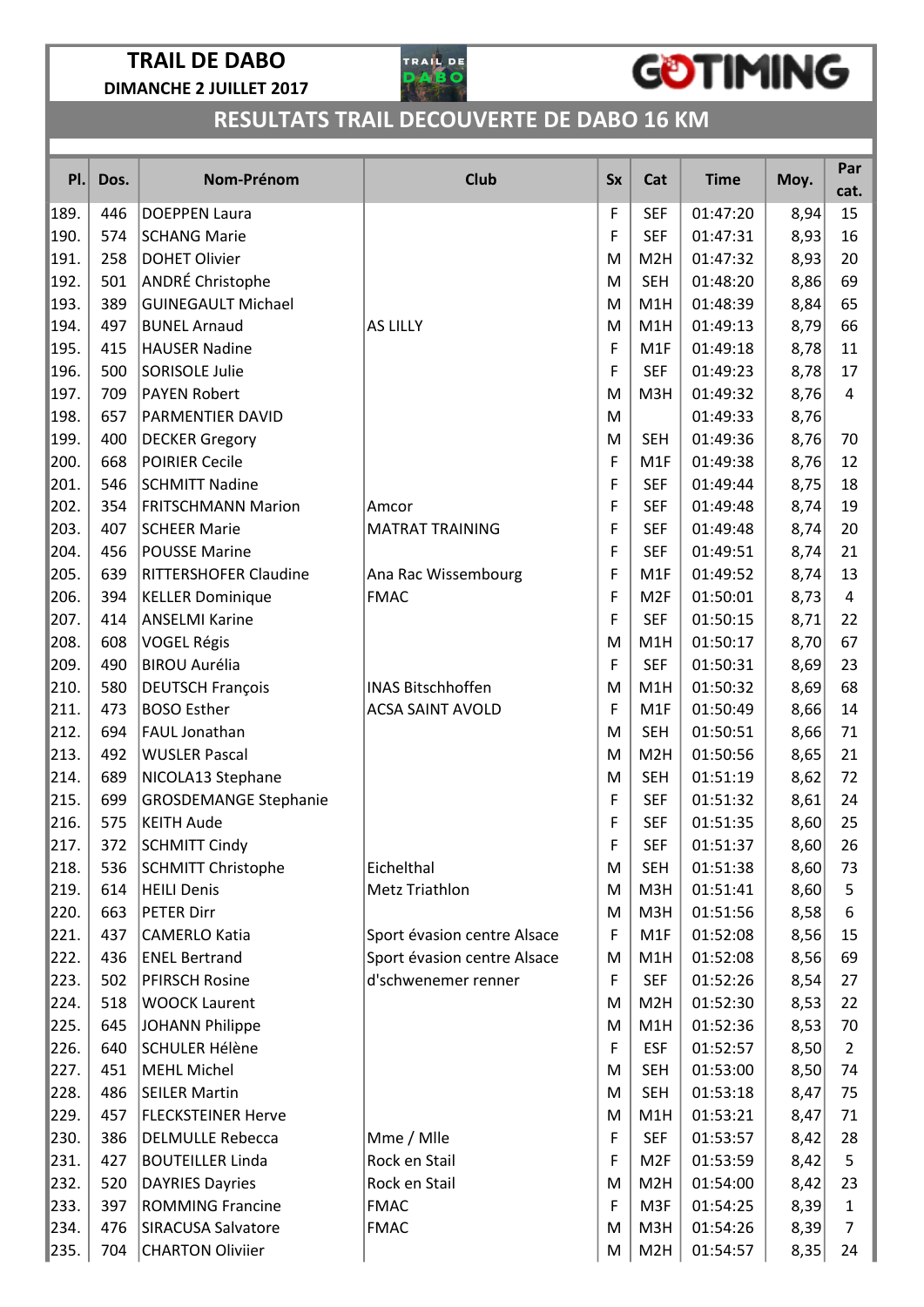

## GOTIMING

| PI.  | Dos. | Nom-Prénom                 | <b>Club</b>               | <b>Sx</b> | Cat              | <b>Time</b> | Moy. | Par<br>cat.    |
|------|------|----------------------------|---------------------------|-----------|------------------|-------------|------|----------------|
| 236. | 706  | <b>DEUTSCH Carole</b>      |                           | F         | M1F              | 01:55:32    | 8,31 | 16             |
| 237. | 560  | <b>MARC Pascal</b>         |                           | M         | M3H              | 01:55:34    | 8,31 | 8              |
| 238. | 459  | <b>VOGEL Anne</b>          | Arun                      | F         | <b>SEF</b>       | 01:55:36    | 8,30 | 29             |
| 239. | 448  | <b>SCHNEIDER Christine</b> |                           | F         | M <sub>1</sub> F | 01:55:37    | 8,30 | 17             |
| 240. | 479  | <b>HANRIOT Dominique</b>   |                           | M         | M <sub>2</sub> H | 01:55:39    | 8,30 | 25             |
| 241. | 542  | <b>ADAM Lucie</b>          | Santé Max                 | F         | <b>SEF</b>       | 01:55:39    | 8,30 | 30             |
| 242. | 485  | <b>KERNER Armony</b>       | Santé Max                 | F         | <b>SEF</b>       | 01:55:41    | 8,30 | 31             |
| 243. | 428  | <b>HANSZ Sebastien</b>     |                           | M         | <b>SEH</b>       | 01:55:47    | 8,29 | 76             |
| 244. | 409  | <b>LIENHARD Mathias</b>    |                           | M         | M <sub>2</sub> H | 01:56:00    | 8,28 | 26             |
| 245. | 625  | <b>GRUNEWALD Ludo</b>      |                           | M         | <b>ESH</b>       | 01:56:43    | 8,23 | 3              |
| 246. | 628  | <b>CHARPENTIER Manon</b>   |                           | F         | <b>ESF</b>       | 01:56:44    | 8,22 | 3              |
| 247. | 647  | <b>CHOLVIN Olivier</b>     | Schott VTF                | M         | M2H              | 01:56:47    | 8,22 | 27             |
| 248. | 611  | OSWALD Sophie              |                           | F         | M1F              | 01:56:47    | 8,22 | 18             |
| 249. | 684  | <b>SCHNEIDER Stephane</b>  |                           | M         | M1H              | 01:57:04    | 8,20 | 72             |
| 250. | 651  | <b>DELATTRE Celine</b>     |                           | F         | <b>SEF</b>       | 01:57:06    | 8,20 | 32             |
| 251. | 404  | <b>BANOVIC Brice</b>       |                           | M         | M1H              | 01:57:55    | 8,14 | 73             |
| 252. | 605  | <b>MARTZOLFF Denis</b>     | Seltz                     | M         | M1H              | 01:58:03    | 8,13 | 74             |
| 253. | 475  | <b>BAECHLER Arnaud</b>     | <b>ASL ROBERTSAU</b>      | M         | <b>SEH</b>       | 01:58:21    | 8,11 | 77             |
| 254. | 379  | <b>CHEVALIER Christian</b> |                           | M         | M <sub>2</sub> H | 01:58:28    | 8,10 | 28             |
| 255. | 380  | PIRO Philippe              |                           | M         | <b>SEH</b>       | 01:58:29    | 8,10 | 78             |
| 256. | 484  | LE COZ Glenn               |                           | F         | <b>SEF</b>       | 01:58:31    | 8,10 | 33             |
| 257. | 357  | <b>AZEZ Sonia</b>          |                           | F         | <b>SEF</b>       | 01:58:36    | 8,09 | 34             |
| 258. | 505  | <b>BOYON Carole</b>        | Rfc vasperviller          | F         | M <sub>2F</sub>  | 01:58:37    | 8,09 | 6              |
| 259. | 398  | <b>TERREAUX Olivia</b>     |                           | F         |                  | 01:58:43    | 8,09 |                |
| 260. | 556  | <b>RAPHAEL Veronique</b>   | Rame                      | F         | M1F              | 01:58:45    | 8,08 | 19             |
| 261. | 477  | <b>SIRACUSA Lucie</b>      | <b>FMAC</b>               | F         | M3F              | 01:58:49    | 8,08 | $\overline{2}$ |
| 262. | 623  | <b>VALETTE Pascal</b>      |                           | M         | M3H              | 01:58:58    | 8,07 | 9              |
| 263. | 658  | <b>JOFFRAIN WILLIAM</b>    |                           | M         | M1H              | 02:00:06    | 7,99 | 75             |
| 264. | 622  | GISS Magali                | Team Maennelstein         | F         | M1F              | 02:00:24    | 7,97 | 20             |
| 265. | 430  | <b>EMEL Fabien</b>         |                           | M         | M1H              | 02:01:15    | 7,92 | 76             |
| 266. | 429  | RACIC Mélissa              |                           | F         | <b>SEF</b>       | 02:01:18    | 7,91 | 35             |
| 267. | 552  | <b>EMEL Cindy</b>          |                           | F         | <b>SEF</b>       | 02:01:19    | 7,91 | 36             |
| 268. | 351  | <b>BERNHARD Stephane</b>   |                           | M         | M1H              | 02:01:34    | 7,90 | 77             |
| 269. | 648  | <b>RAMEIX Florence</b>     | <b>CRC STRASBOURG</b>     | F         | <b>SEF</b>       | 02:01:35    | 7,90 | 37             |
| 270. | 421  | QUILLET Raphaëlle          |                           | F         | <b>SEF</b>       | 02:01:44    | 7,89 | 38             |
| 271. | 460  | <b>BRETTNACHER Pauline</b> |                           | F         | <b>SEF</b>       | 02:02:08    | 7,86 | 39             |
| 272. | 555  | POINSIGNON Magali          | Run Decath Semecourt      | F         | <b>SEF</b>       | 02:02:20    | 7,85 | 40             |
| 273. | 464  | <b>DUBRULLE Emmanuelle</b> |                           | F         | <b>SEF</b>       | 02:02:22    | 7,85 | 41             |
| 274. | 565  | <b>WEYLAND Pauline</b>     | athletisme metz metropole | F         | <b>SEF</b>       | 02:02:39    | 7,83 | 42             |
| 275. | 564  | <b>KIEFFER Lucile</b>      | <b>CRC STRASBOURG</b>     | F         | <b>ESF</b>       | 02:02:40    | 7,83 | 4              |
| 276. | 469  | <b>KEKICHEFF Isabelle</b>  |                           | F         | <b>SEF</b>       | 02:03:35    | 7,77 | 43             |
| 277. | 626  | SCHOCH-GURY Léa            |                           | F         | <b>ESF</b>       | 02:04:22    | 7,72 | 5              |
| 278. | 515  | SCHWALBACH Mélinda         |                           | F         | <b>SEF</b>       | 02:04:23    | 7,72 | 44             |
| 279. | 511  | <b>BOUCHÉ Sandrine</b>     |                           | F         | <b>SEF</b>       | 02:05:22    | 7,66 | 45             |
| 280. | 390  | <b>TIQUET Fabrice</b>      |                           | M         | M1H              | 02:05:36    | 7,64 | 78             |
| 281. | 391  | <b>RIEU Audrey</b>         |                           | F         | <b>SEF</b>       | 02:05:37    | 7,64 | 46             |
| 282. | 494  | <b>CULMET Emeric</b>       |                           | M         | <b>SEH</b>       | 02:05:48    | 7,63 | 79             |